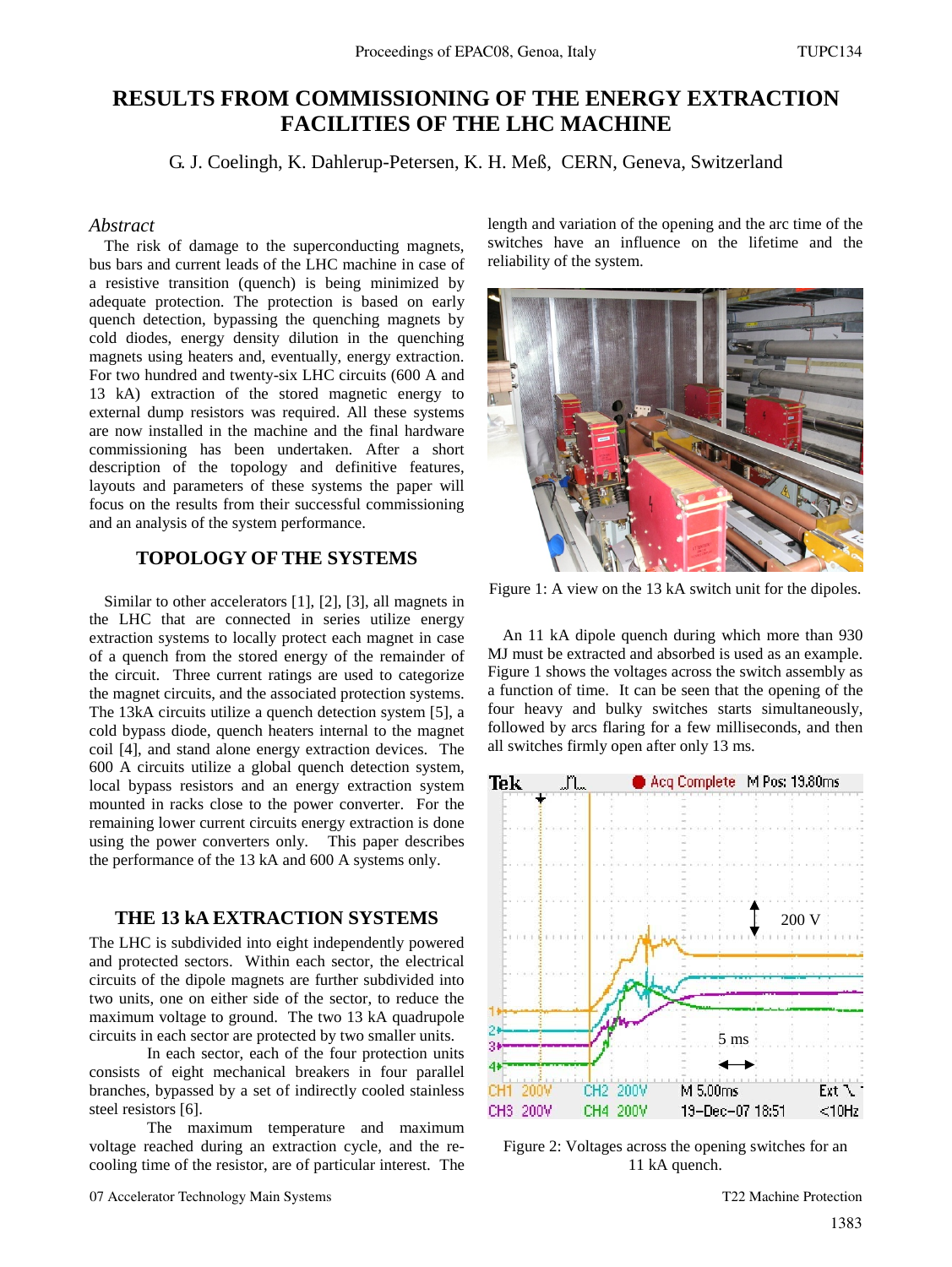Figure 3 shows in one plot the decay of the current after an 11 kA quench. The voltages follow closely each other, indicating a good match. The temperatures of the resistor blocks, absorbing more than 930 MJ all together, stay below 200 C. Finally, Figure 4 show the return of the temperature of the dump resistors to nominal operating levels within 1.5 hours, much shorter than the cryogenic recovery time.



Figure 3: Current decay, voltage drop over the resistor and temperature rise during the first 300 s



Figure 4: Cool down of the dump resistors.

## **THE 600 A EXTRACTION SYSTEMS**

The LHC has two hundred and two 600 A circuits, and there is a separate extraction system for each. The 600 A extraction equipment is based on three individual, seriesconnected, high-speed electro-mechanical AC circuit breakers, with simultaneous operation of the three poles (Fig 5.). The circuit as a whole consists of three 440  $\mu\Omega$ equalizing resistors in series with the breakers, with the  $0.7 \Omega$  extraction resistor and the 0.8 mF snubber capacitor each in parallel across the breakers. The extraction resistors are made from thin sheets of stainless steel to ensure both a short cooling time and a small variation of resistance with temperature. Further details of their design can be found in [7]. Two extraction systems fit into an EURORACK, 43U.



Figure 5: Extraction resistor (top left), breaker (top right) and the layout diagram.

In normal operation, in the case of a discharge request only breakers A and B are opened. Breaker Z is a backup that opens only in case of a failure of both breakers A and B. This mode of operation increases the overall system reliability to more than 99.99% over 20 years of operation, provided the system is tested at least once per month.

Performance of the system is demonstrated in Figures 6 and 7 on the next page. The figures show the rise and decay of the voltage over the external extraction resistor for the case of the energy extraction out of a family of twelve 36 mH sextupole correctors [4] powered at 550 A, corresponding to a total energy of 65 kJ

The event-trigger (red) and the dump-resistor voltage development (blue, inversed polarity) with a total opening time of 14.6 ms are recorded in Figure 6. Figure 7 shows the same dump voltage (proper polarity) on a longer time scale. Note the remarkable change in decay rate, from 860